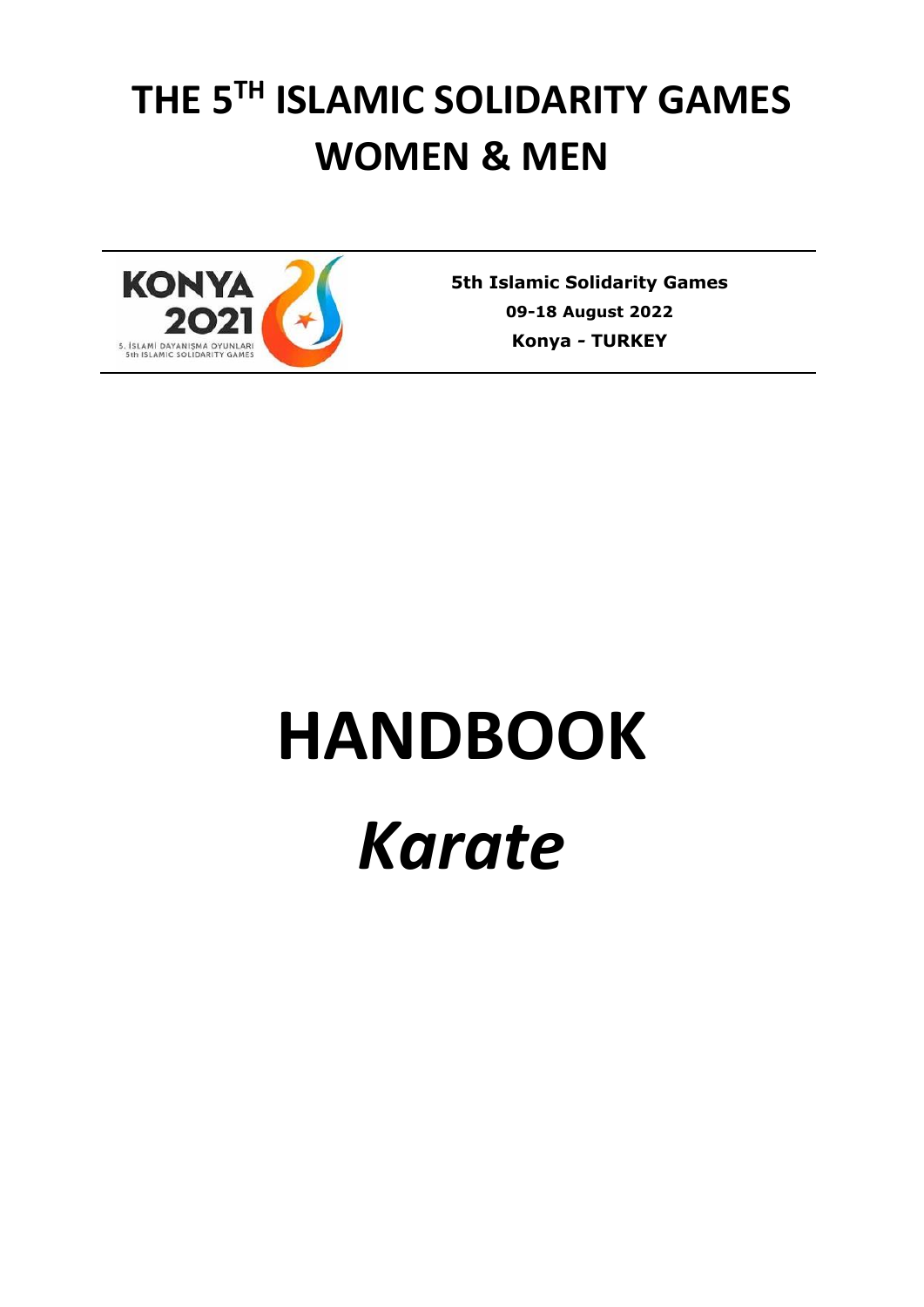## **Introduction**

| <b>Title</b>                     | <b>Sport Handbook-Karate</b>                             |  |  |
|----------------------------------|----------------------------------------------------------|--|--|
| <b>Headnote</b>                  | This document provides a summary of the requirements and |  |  |
|                                  | technical guidelines for Karate competitions.            |  |  |
| Version                          | 1.3                                                      |  |  |
| Date of Issue                    | 14.01.2022                                               |  |  |
| <b>Status</b>                    | <b>Final Version</b>                                     |  |  |
| <b>Document Owner</b>            | <b>Halis Yunus ERSOZ</b>                                 |  |  |
| <b>Name of Organizer</b>         | <b>Fatih UYSAL</b>                                       |  |  |
| <b>Issuing Organization Name</b> | <b>TISGOC</b>                                            |  |  |
| Category                         | Sport Technical                                          |  |  |
| <b>Access Restrictions</b>       | <b>TISGOC UNCLASSIFIED</b>                               |  |  |

### **Handbook Revision Review**

| <b>Version</b> | Date | <b>Author</b>                   | <b>Summary Flow</b>            |
|----------------|------|---------------------------------|--------------------------------|
| 1.0            |      | Turkish Karate Federation       | First Draft                    |
| 1.1            |      | Sports Directorate              | General comments and revisions |
| 1.2            |      | <b>ISSF</b>                     | General comments and revisions |
| 1.3            |      | International Karate Federation | <b>Final Version</b>           |

## **Abbreviations and Terminology**

| <b>Title</b>                                          | Abbreviation      | <b>Notes</b> |
|-------------------------------------------------------|-------------------|--------------|
| <b>Islamic Solidarity Sports Federation</b>           | <b>ISSF</b>       |              |
| Turkish Islamic Solidarity Games Organizing Committee | <b>TISGOC</b>     |              |
| 5th Konya Islamic Solidarity Games                    | <b>KONYA 2021</b> |              |
| National Olympic Committee                            | <b>NOC</b>        |              |
| World Karate Federation                               | <b>WKF</b>        |              |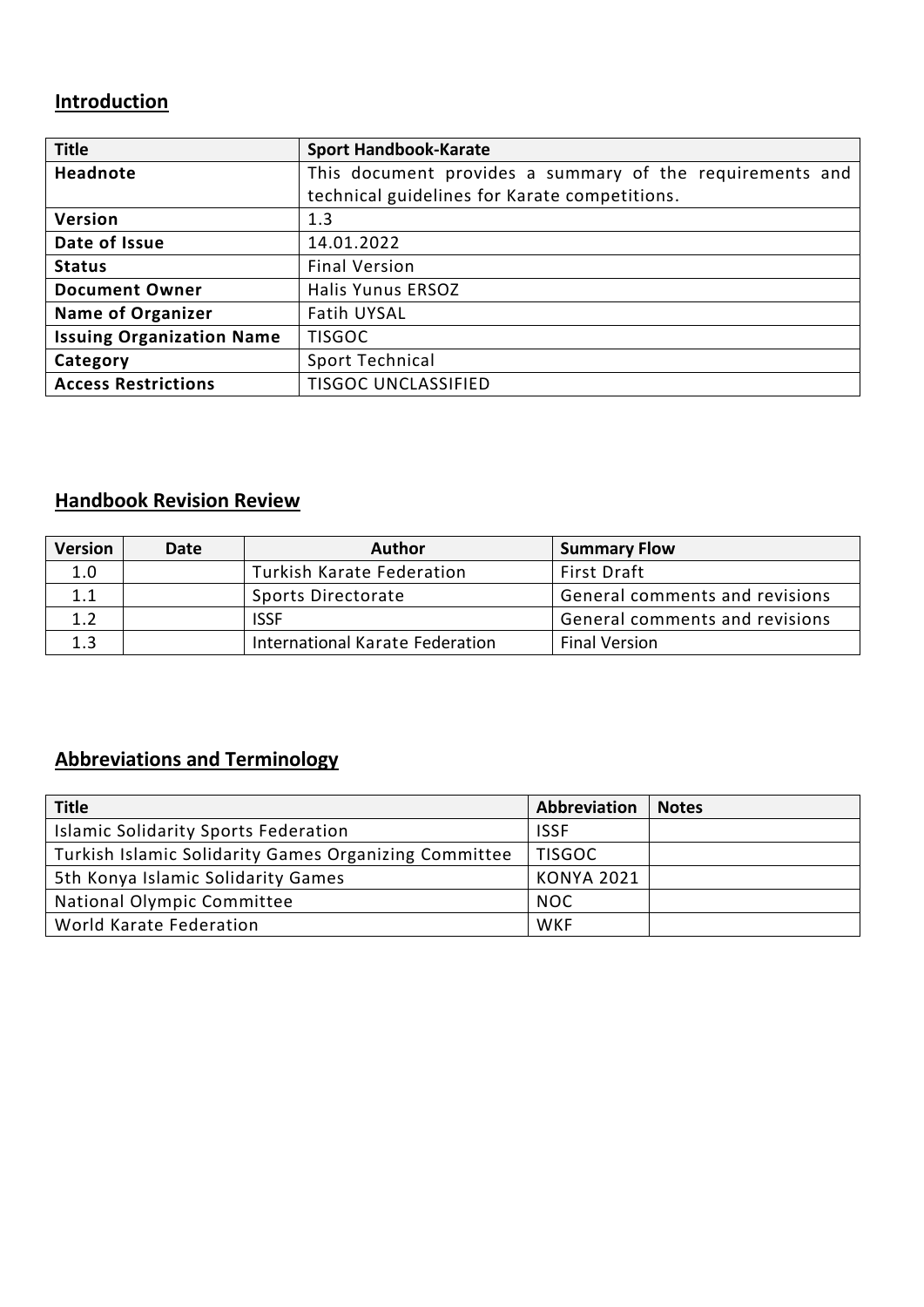# **TECHNICAL RULES**

#### **1. COMPETITION RULES AND REGULATIONS**

1.1 All Karate competitions at the 5<sup>th</sup> Islamic Solidarity Games, Konya 2021 will be carried out in accordance with the Kata and Kumite Competition Rules published by the World Karate Federation (WKF) on 1 January 2020.

**1.2** World Karate Federation Organizing Rules are binding.

**1.3** For technical issues, the WKF Competition Rules are binding.

**1.4** For general issues, ISG Basic Regulations, General Rules and this Technical Handbook should be consulted.

#### **2. COMPETITION MANAGEMENT**

**2.1** Competitions will be held under the authority of ISSF, by TISGOC, in accordance with the WKF Rules, and under the supervision of the Technical Committee.

**2.2** The Technical Delegate will be appointed by the WKF.

**2.3** The Turkish Karate Federation determines the National Technical Officials to be approved by The Technical Delegate.

#### **3. LOCATION AND COMPETITION SCHEDULE**

**3.1** Karate competitions will take place between 17-18 August 2022. The competitions will be held at Karatay Congress and Sports Center.

**3.2** For the participating teams, a training calendar will be prepared by the Organizing Committee and distributed to these teams.

#### **4. TECHNICAL MEETING**

**4.1** The technical meeting will be held on 16 August 2022, one day before the first day of the competitions.

The following people will attend the meeting:

- \* WKF staff: Technical Delegate, Assistant Technical Delegate
- \* Referee Chairman and Deputy Referee Chairman
- \* At least one official from each country (maximum two)
- \* OC Representative (competition manager or technical operations manager)

**4.2** The meeting aims the confirmation of athletes' participation, the maintenance of events, the implementation of the International Federation Rules as well as providing the necessary information about the explanations related to the provisions of The Sport Technical Regulations.

#### **5. COMPETITION AND PARTICIPATION**

**5.1** Medal events: The competitions consist of 14 medal events, which are summarized below:

| <b>Medal Events (14)</b> |                 |  |  |
|--------------------------|-----------------|--|--|
| Men (7)                  | Women (7)       |  |  |
| Individual Kata          | Individual Kata |  |  |
| Team Kata                | Team Kata       |  |  |
| Kumite -60 kg.           | Kumite -50 kg.  |  |  |
| Kumite -67 kg.           | Kumite -55 kg.  |  |  |
| Kumite -75 kg.           | Kumite -61 kg.  |  |  |
| Kumite -84 kg.           | Kumite -68 kg.  |  |  |
| Kumite +84 kg.           | Kumite +68 kg.  |  |  |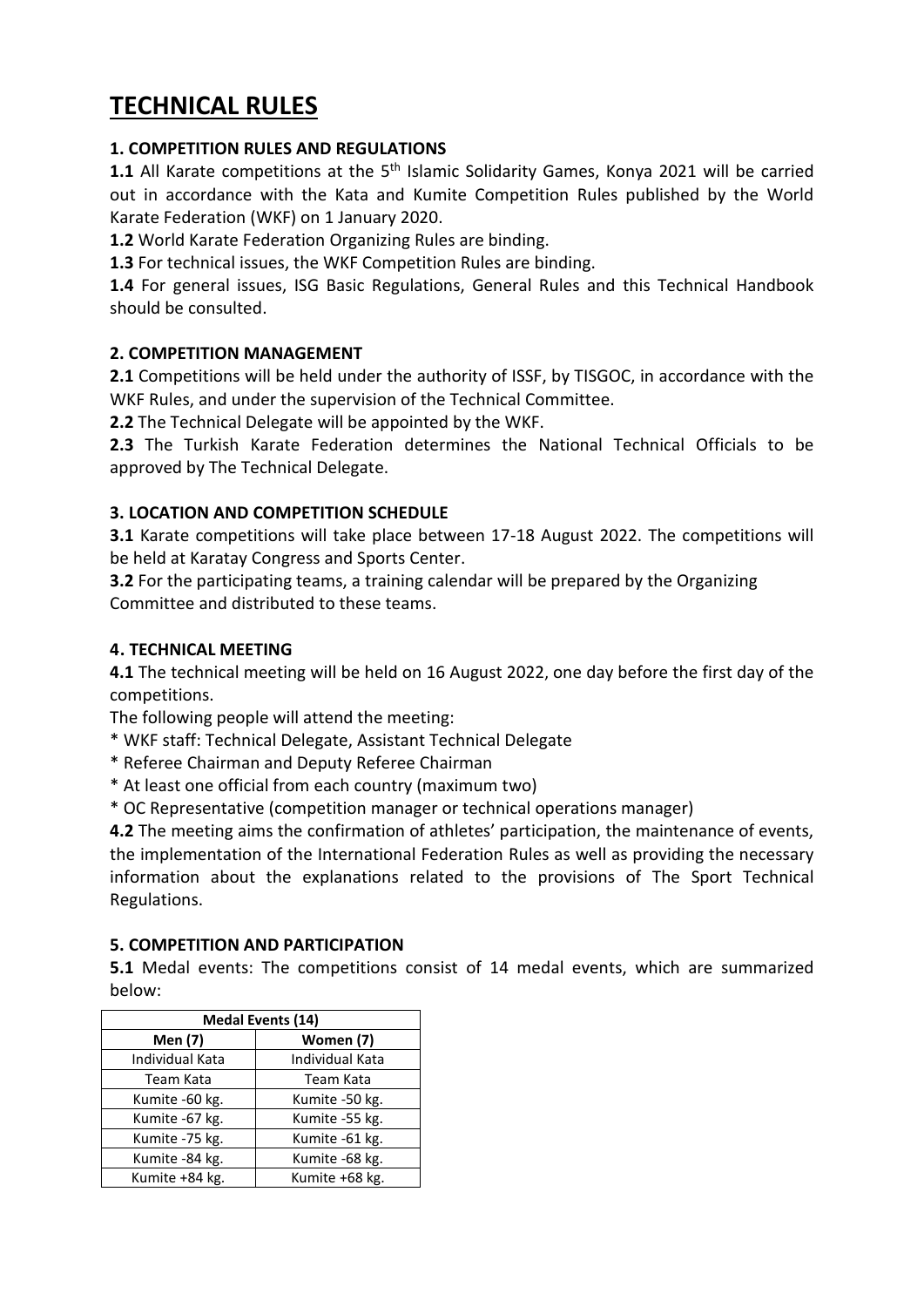**5.2** Each NOC will be allowed to have a maximum of 1 (one) competitor per weight category and one (1) competitor per kata event.

**5.3** A maximum of 3 (three) athletes can compete in the team kata category.

**5.4** Athletes must hold the nationality of the country where the NOC is registered. For eligibility, only individual passports will be used as the official document of the athlete. Collective passports must not be used.

#### **6. COMPETITION FORMAT**

**6.1** Competitions will be carried out according to the WKF (World Karate Federation) rules. **6.2** Duration and Scoring

#### *Kumite*

**6.2.1** The duration of the Men's and Women's competitions is three minutes.

**6.2.2** Participants get points according to their skills and technical movements. The valid scores in Kumite are as follows:

\* One ("Yuko") point for a valid punch to the body;

\* Two ("Waza-Ari") points for a valid kick to the body;

\* Three ("Ippon") points: A valid kick to the head, three points are also awarded to a punch on the ground to an athlete who is knocked down or knocked down;

\* Fouls are classified according to their type. Types of fouls are warning, penalty and disqualification;

\* Warnings and penalties are given separately.

#### *Kata*

 **6.2.3** Kata is a special series of movements that consists of 20 to 70 movements, including movements such as stepping and turning, and that aims at achieving the perfect form. Kata includes blocking, kicking, punching, bending and throwing skills. It shows the defense and attack stances against the opponent. The winners of the kata competitions are determined by the points given by the referees according to their performance.

#### **Teams Kata**

 **6.2.4** In team kata competitions, teams will draw their kata as usual. They will then display a BUNKAI showing the meaning of the kata. The time to be used for Kata and BUNKAI cannot exceed 5 minutes in total. The official time will begin when the team salutes at the start of the kata and will end when the BUNKAI salutes after the performance. The team that does not salute at the start and end of the performance or exceeds the five-minute time limit will be disqualified. Auxiliary equipment or additional clothing for the use of conventional weapons is not permitted.

#### **7. COMPETITION SCHEDULE**

**7.1** The table below is the draft competition schedule. A detailed version will be published close to the competition date.

| Date           | <b>Session</b>  | <b>Event Name</b>     | Phase / Round |
|----------------|-----------------|-----------------------|---------------|
|                | $09:00 - 12:00$ | Woman Individual Kata | Elimination   |
|                |                 | Man Team Kata         | Elimination   |
|                |                 | Women Kumite -50 kg   | Elimination   |
|                |                 | Women Kumite -55 kg   | Elimination   |
|                |                 | Men Kumite -60 kg     | Elimination   |
|                |                 | Men Kumite -67 kg     | Elimination   |
|                |                 | Women Kumite -61 kg   | Elimination   |
|                |                 | Men Kumite -75 kg     | Elimination   |
|                |                 | Women Individual Kata | Semi finals   |
|                |                 | Men Team Kata         | Semi finals   |
|                |                 | Women Kumite -50 kg   | Semi finals   |
| 17 August 2022 |                 | Women Kumite -55 kg   | Semi finals   |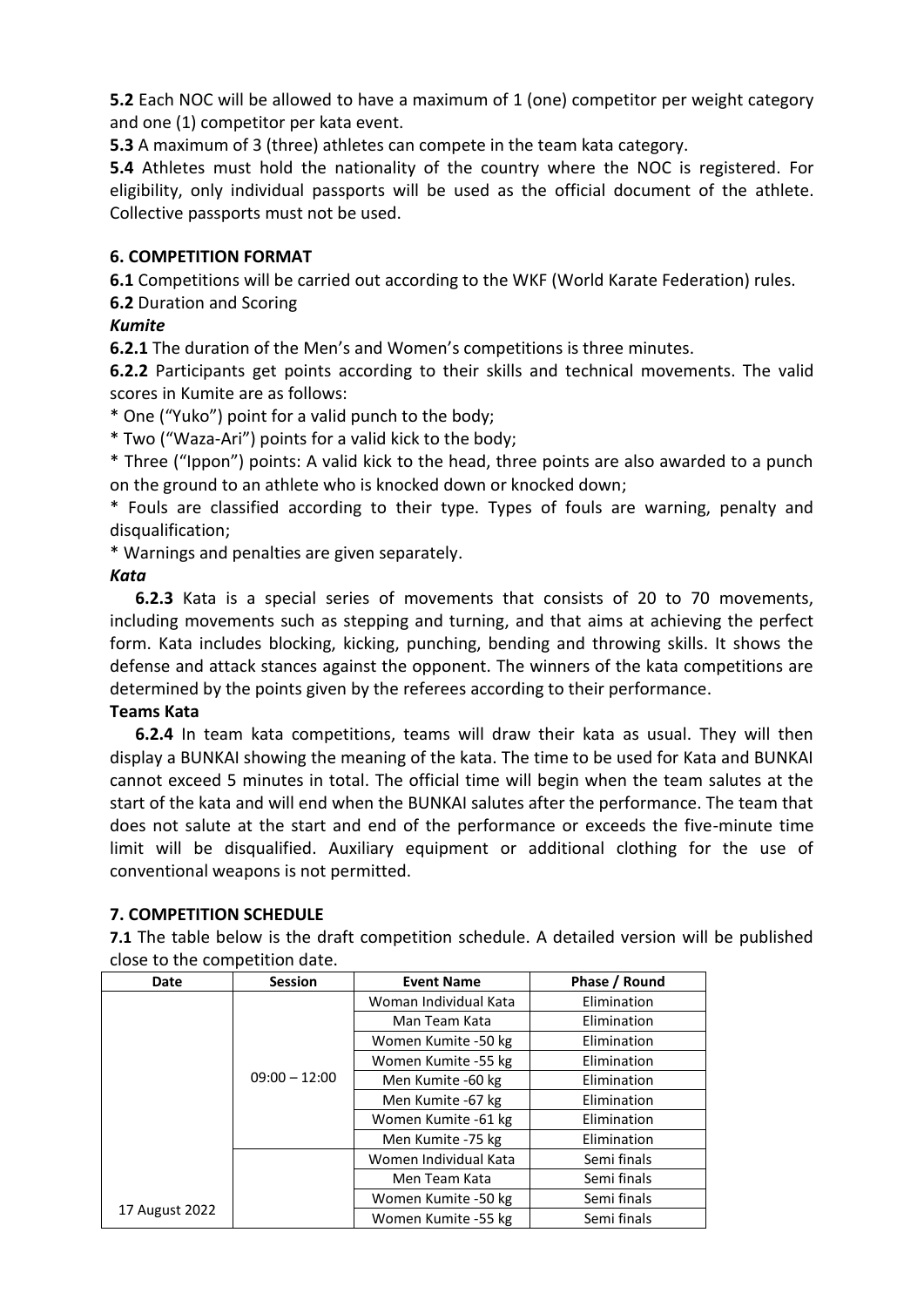|                 | Men Kumite -60 kg     | Semi finals       |
|-----------------|-----------------------|-------------------|
|                 | Men Kumite -67 kg     | Semi finals       |
|                 | Women Kumite -61 kg   | Semi finals       |
|                 | Men Kumite -75 kg     | Semi finals       |
|                 | Women Individual Kata | 3th and 4th place |
| $13:30 - 18:00$ | Women Individual Kata | Final             |
|                 | Men Team Kata         | 3th and 4th place |
|                 | Men Team Kata         | Final             |
|                 | Women Kumite -50 kg   | 3th and 4th place |
|                 | Women Kumite -50 kg   | Final             |
|                 | Women Kumite -55 kg   | 3th and 4th place |
|                 | Women Kumite -55 kg   | Final             |
|                 | Men Kumite -60 kg     | 3th and 4th place |
|                 | Men Kumite -60 kg     | Final             |
|                 | Men Kumite -67 kg     | 3th and 4th place |
|                 | Men Kumite -67 kg     | Final             |
|                 | Women Kumite -61 kg   | 3th and 4th place |
|                 | Women Kumite -61 kg   | Final             |
|                 | Men Kumite -75 kg     | 3th and 4th place |
|                 | Men Kumite -75 kg     | Final             |

| <b>Date</b>    | <b>Session</b>  | <b>Event Name</b>   | Phase / Round     |
|----------------|-----------------|---------------------|-------------------|
|                | $09:00 - 12:00$ | Men Individual Kata | Elimination       |
|                |                 | Women Team Kata     | Elimination       |
|                |                 | Women Kumite -68 kg | Elimination       |
|                |                 | Women Kumite +68 kg | Elimination       |
|                |                 | Men Kumite -84 kg   | Elimination       |
|                |                 | Men Kumite +84 kg   | Elimination       |
|                |                 | Men Individual Kata | Semi finals       |
|                |                 | Women Team Kata     | Semi finals       |
|                |                 | Women Kumite -68 kg | Semi finals       |
| 18 August 2022 | $13:30 - 18:00$ | Women Kumite +68 kg | Semi finals       |
|                |                 | Men Kumite -84 kg   | Semi finals       |
|                |                 | Men Kumite +84 kg   | Semi finals       |
|                |                 | Men Individual Kata | 3th and 4th place |
|                |                 | Men Individual Kata | Final             |
|                |                 | Women Team Kata     | 3th and 4th place |
|                |                 | Women Team Kata     | Final             |
|                |                 | Women Kumite -68 kg | 3th and 4th place |
|                |                 | Women Kumite -68 kg | Final             |
|                |                 | Women Kumite +68 kg | 3th and 4th place |
|                |                 | Women Kumite +68 kg | Final             |
|                |                 | Men Kumite -84 kg   | 3th and 4th place |
|                |                 | Men Kumite -84 kg   | Final             |
|                |                 | Men Kumite +84 kg   | 3th and 4th place |
|                |                 | Men Kumite +84 kg   | Final             |

#### **8. EQUIPMENT**

**8.1** All equipment to be used in karate competitions must be the approved ones in the WKF list.

#### **9. CLOTHING**

**9.1**International Technical Officials (ITO): Referees and Judges must wear the official uniform according the WKF rules.

**9.2** Athletes: Must wear clothes according to WKF Rules.